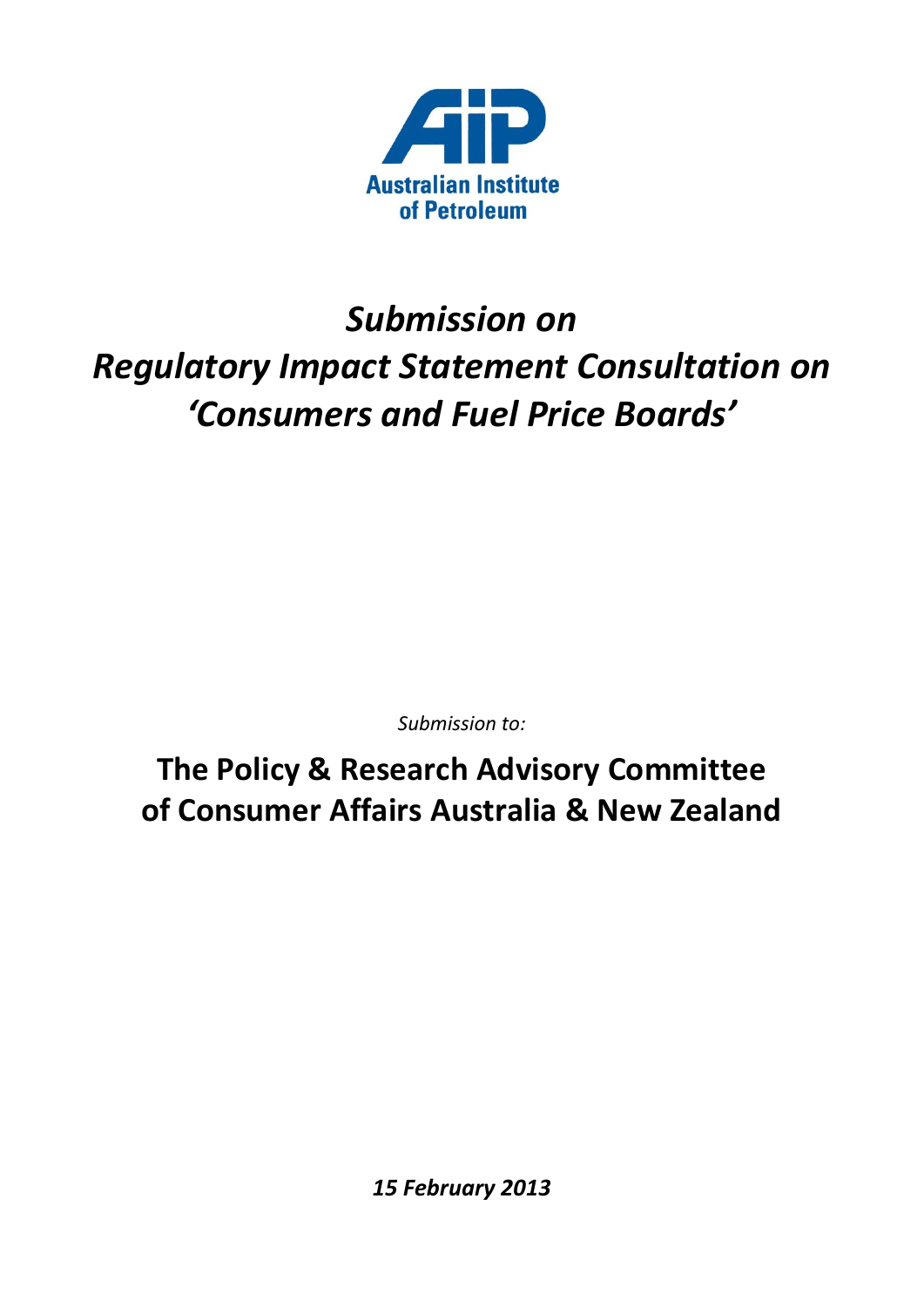# **INTRODUCTION: ABOUT AIP, AIP MEMBERS & THIS SUBMISSION**

The Australian Institute of Petroleum (AIP) was established in 1976 as a non-profit making industry association. AIP's mission is to promote and assist in the development of a sustainable, internationally competitive petroleum products industry, operating efficiently, economically and safely, and in harmony with the environment and community standards.

AIP provides a wide range of factual information and industry data to assist policy makers, analysts and the wider community in understanding the key market, industry and other factors influencing the downstream petroleum sector in Australia. AIP is represented on key statutory advisory bodies, sponsors or manages important industry health and environmental programs, and the Australian Marine Oil Spill Centre (AMOSC) is a wholly owned subsidiary of AIP.

#### **AIP is pleased to present this Submission to the Policy & Research Advisory Committee of Consumer Affairs Australia & New Zealand on behalf of AIP's core member companies:**

**BP Australia Pty Ltd Caltex Australia Limited Mobil Oil Australia Pty Ltd The Shell Company of Australia Ltd.**

AIP member companies play a very significant role in the Australian transport fuels market – operating across the liquid fuels supply chain including crude and product imports, refinery operations, fuel storage, terminal and distribution networks, and retail outlets.

In the retail fuels sector, and based on the most recent published ACCC data, AIP member companies directly own and operate around 10% of retail sites in Australia, and there is a further 9% of retail sites operated under franchisee and commission agent arrangements by AIP member companies.

- However, a very significant proportion of fuel is sold at the retail level under the 'brand' of AIP member companies through fuel supply agreements to independent operators. For example, the ACCC has reported that *"while the refiner-marketers* (ie. AIP member companies) *brand names appear on the majority of petrol retail sites, it is important to note that mostly the businesses are actually owned and/or operated by supermarkets, independent retailers, franchisees, or commission agents".*
- The importance of this is that any regulation of the retail fuels market will involve many hundreds of retail operators nationally, not just a limited number of large retail chains and major oil companies. As recently reported by the ACCC, there are between 6,000 and 6,500 retail sites nationally.

Given this background and their significant role in the Australian fuels supply chain and support to the broader economy, AIP member companies have a very strong interest in Government consultations related to proposed regulations and potential changes to the ongoing operation of the downstream petroleum industry.

**In this light, this submission has been developed to assist with the Policy & Research Advisory Committee's consultations on 'Consumers and Fuel Price Boards' and, in particular, to the Committee's**  *"exploration of a consistent national approach to the display of information on fuel price boards"***.** AIP member companies may also make submissions to this consultation process, addressing specific matters raised in the RIS related to their commercial operation in the Australian retail fuels market.

Supporting this Submission is AIP's biennial publication '*Downstream Petroleum 2011'* (DP2011) which provides an overview of the significant changes that have recently occurred in petroleum refining and marketing in Australia and the Asia-Pacific region, the challenges and competitive pressures facing the domestic industry, and the importance of the industry to Australia's economic prosperity and energy security. DP2011 is available fro[m http://www.aip.com.au/pdf/Downstream\\_Petroleum\\_2011\\_Report.pdf.](http://www.aip.com.au/pdf/Downstream_Petroleum_2011_Report.pdf)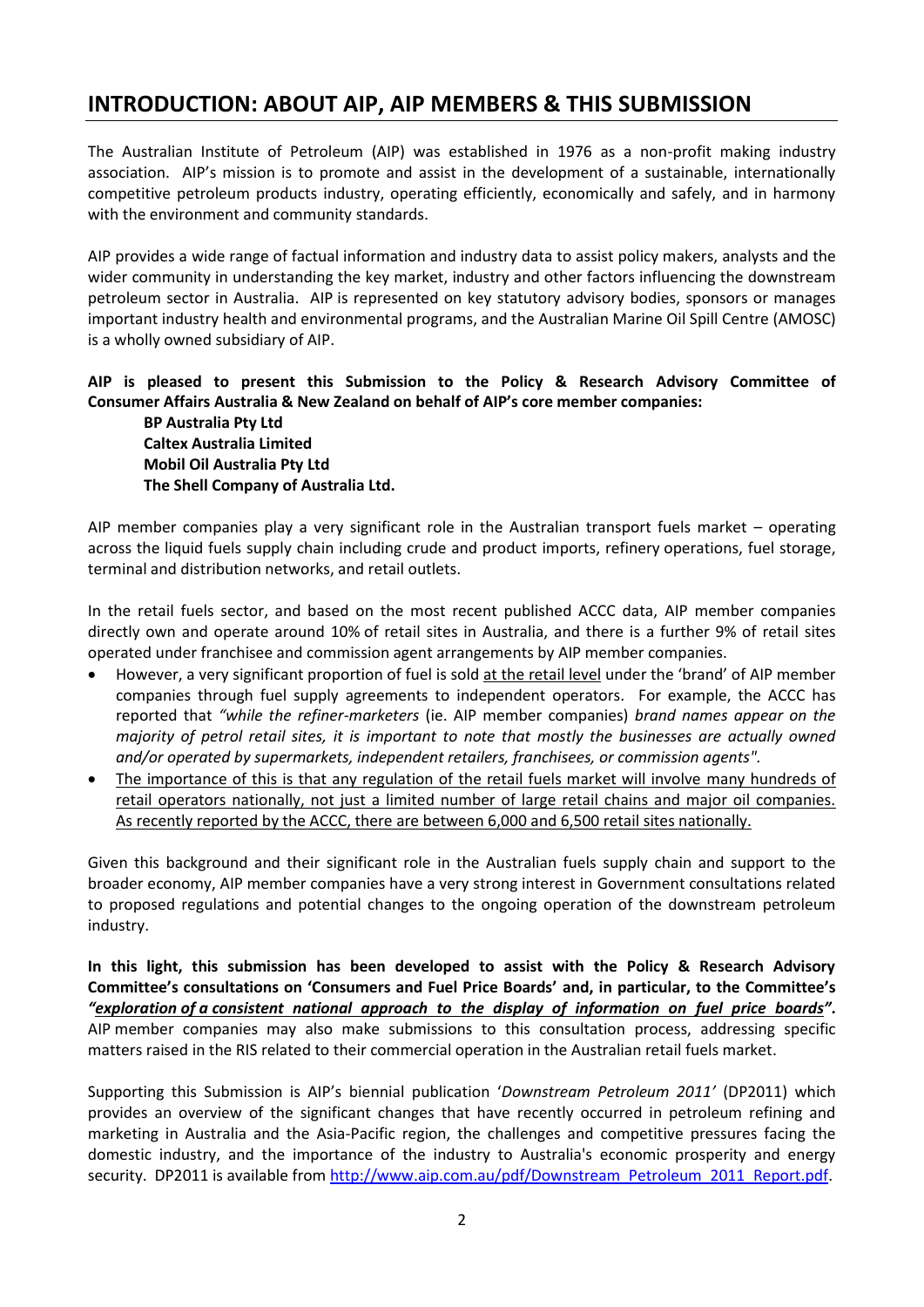# **AIP VIEWS & POSITIONS: CONSUMERS & FUEL PRICE BOARDS**

#### **In summary:**

**As members of the broader business community, AIP members are concerned about the increasing burden of red tape. In particular, we question the need for specific regulation in this area where:**

- **there are general laws already in place such as the Competition and Consumer Act;**
- **the retail fuels market is highly competitive and transparent;**
- **consumers have ready access to a wide range of relevant and timely fuel pricing information, and analysis by the ACCC confirms consumers respond efficiently to this information;**
- **the case for market intervention has not been supported by rigorous cost benefit analysis.**

**We further note that State/Territory and Commonwealth Governments are currently focused on efforts to reduce red tape for business.**

**AIP considers that a proportional 'consistent national approach' to fuel price boards could be achievable if a 'high level' and 'no/low industry cost' approach is taken, which focuses as a priority on national implementation of consistent information to consumers to make more efficient (including quicker) and safer fuel purchasing decisions on the road. However, such an approach must meet sound policy principles (see Page 7) and must also be cognisant of not encroaching into areas of legitimate and procompetitive business operation, differentiation and competition nor stifling business innovation.**

### **Policy Background: Current Retail Fuels Market Operation & Issues**

**AIP supports robust and national consumer protection laws like the Australian Consumer Law (ACL) and supports the prosecution of site operators engaged in unlawful conduct under the ACL (eg. false and misleading advertising).**

- AIP considers that the ACL is sufficiently robust to address most of the concerns identified in the Consultation RIS where they can be clearly demonstrated as warranting attention.
- AIP also notes that jurisdictional Fair Trading Offices have been successful in addressing the specific practices or conduct of some market operators which they consider to be unlawful or to the detriment of consumers, and have sufficient powers to do so.
- In most cases, AIP believes that an "education" approach is likely to be effective as fuel retailers do not want to confuse (let alone mislead) their customers and are very likely to be responsive to advice from regulators on improved practices, as long as this is applied even-handedly.

#### **AIP supports open, competitive and transparent fuel market operation.**

- AIP notes that successive annual ACCC Formal Price Monitoring Reports have concluded that the Australian retail market is diverse and competitive and Australian consumers enjoy competitive and low retail fuel prices by international standards.
	- o The ACCC's December 2012 Report (*'Monitoring of the Australian petroleum industry— Report of the ACCC into the prices, costs and profits of unleaded petrol in Australia 2012'*) details the highly competitive nature of fuel retailing in Australia and its relatively low level of profitability. The retail petroleum industry is under intense competitive and cost pressure. Cost imposts from unnecessary regulation should be avoided, and if possible existing unjustified regulatory costs should be rolled back.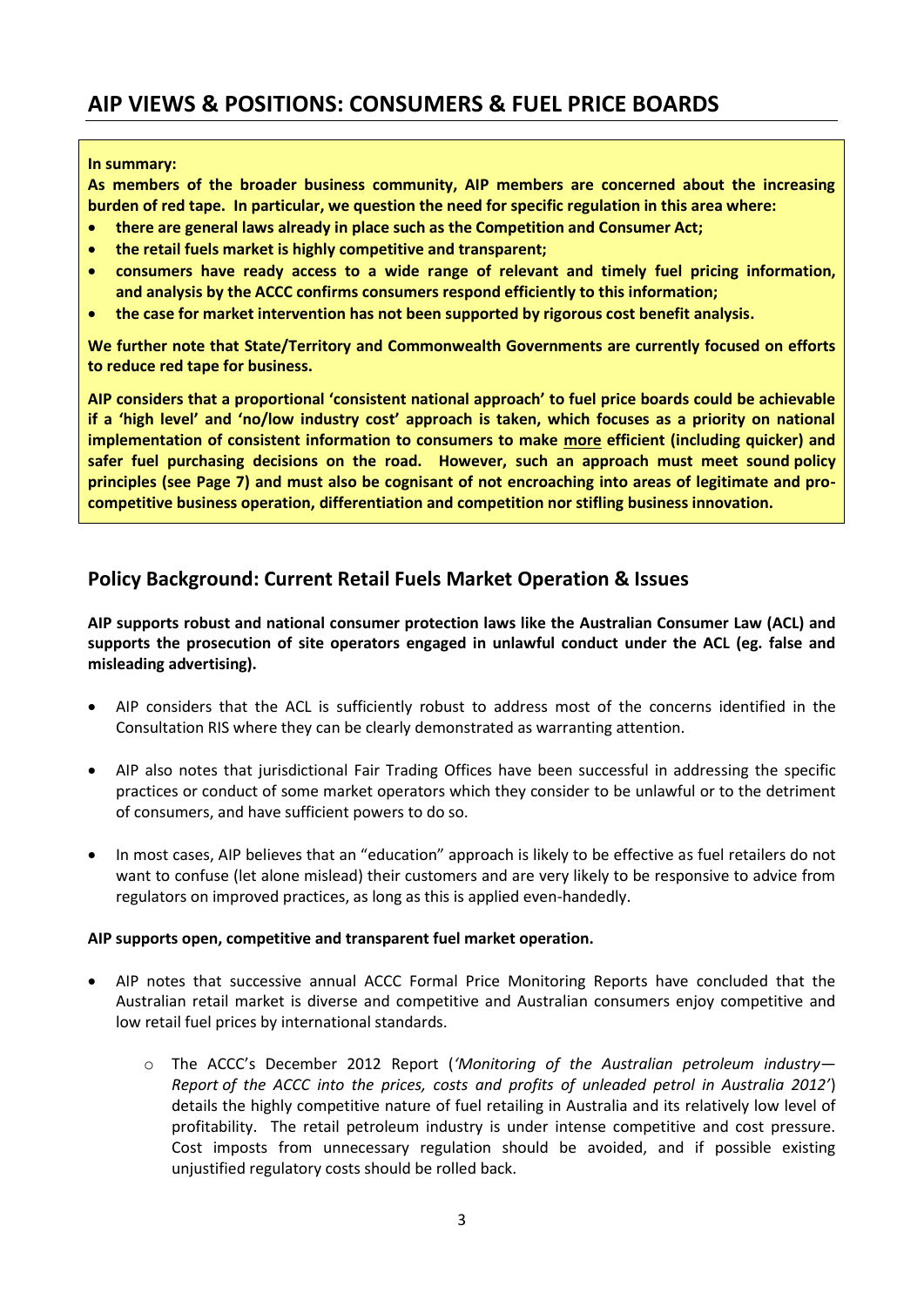The Australian fuels market is highly transparent with retail fuel prices being highly visible to the public and consumers have the ability to readily compare and monitor prices through a range of means to suit individual consumer preferences. The range and effectiveness of this information is highlighted by some consumers being able to find, respond and purchase fuel at a chosen retail site on the basis of a price advantage of only a fraction of a cent in many instances.

#### **The ACL and Fair Trading laws should, in principle, be adequate to address limited or isolated instances of poor or unlawful business practice of individual operators to the detriment of consumers.**

- Where a widespread market failure is clearly demonstrated, AIP supports government policy (and if necessary regulation) to support consumer protection and a more efficient and competitive market. However, such policy or regulation must be:
	- $\circ$  based on robust cost-benefit analysis and science, and also on sound health, safety and environmental practices;
	- o demonstrably superior to the 'status quo' (ie. do nothing);
	- o transparent with clearly defined and credible objectives;
	- $\circ$  applied and enforced consistently to all market participants (ie. a "level playing field");
	- o harmonised across jurisdictions;
	- o regularly reviewed, and where necessary amended, to ensure the objectives are still relevant;
	- o implemented after a sufficient transition period.

#### **AIP considers that a clear case for government regulation of fuel price boards is yet to be established (including in the context of the current ACL provisions and Fair Trading laws).**

- AIP considers that the 'consumer surveys' which underpin this consultation and proposed government regulation do not meet some of the key criteria above and are not statistically valid.
- AIP also notes that ACCC complaints and associated data (which also supports this consultation and proposed regulation) do not appear to provide a compelling case for government intervention.
	- o The most recent ACCC report on the industry indicated that:
		- *"the ACCC Infocentre received a total of 197 963 phone calls, 70 891 emails and 18 389 letters during 2011−12"*
		- *"Of these, just over 1300 contacts raised issues in respect of fuel"*
		- *"The majority of these complaints related simply to the fact that market prices were high rather than allegations of a breach of the Act."*
	- $\circ$  This suggests that despite millions of daily transactions in the retail fuels sector, the industry accounts for significantly less than one per cent of the total complaints made to the ACCC and indeed the majority of these complaints (53%) related to *"that market prices were high"* rather than allegations of a breach of the Act and the manner in which prices are displayed on price boards at retail fuel sites.

**AIP therefore supports a robust consultation process, as proposed in the Consultation RIS, to better understand, have demonstrated and quantified, the extent and ongoing nature of 'the problem' identified in the RIS.**

**AIP supports clear and transparent information being provided to consumers so they can make informed and timely purchasing decisions without jeopardising their or others safety whilst operating a vehicle. Because the retail fuels market is highly competitive and successful businesses depend on attracting customers from competitors, it should be expected that the market will ensure consumers receive the information they require to make informed purchasing decisions. It is most unlikely that consumers, who make frequent fuel purchasing decisions, are ill-informed about fuel prices.**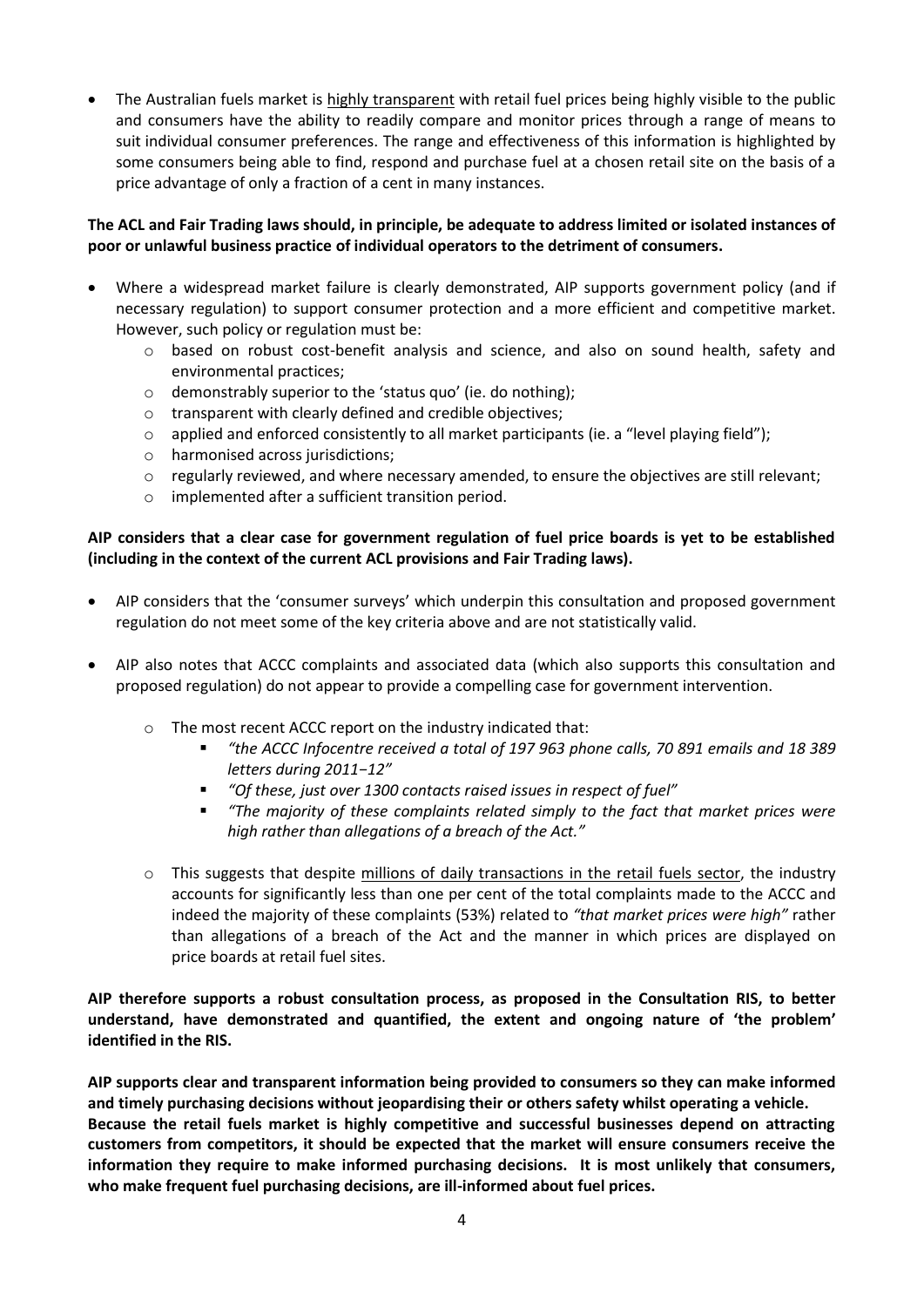- ACCC analysis and published reports have concluded that the majority of Australian motorists take the opportunity to purchase fuel at low points of the retail price cycle in metropolitan areas (with most fuel sold on these low price days). This clearly (and quantitatively) demonstrates that retail consumers are already using effective and timely information to make efficient fuel purchasing decisions and any 'confusion by motorists' is not reflective of the majority of the market.
- AIP considers that, in addition to price boards, there are a range of freely available and timely information services available to consumers to assist with their purchasing decisions and to make price comparisons across retail sites in different regions or localities (eg. mobile phone applications, websites, newspapers, local radio and TV etc) without raising road safety concerns. This information is likely to expand greatly over the near to medium term, with smartphone apps already pointing to the likely direction of a further expansion of fuel price information being available for consumers.
- The public safety of road users from consumers making purchasing decisions is a very important consideration, as such decisions are often made in the course of driving a vehicle on a public road. Thus, negative externalities and costs could result from 'price discovery and comparison' by consumers on the road if there are traffic incidents and consumer detriment related to this consumer activity, including if fuel price comparisons are made difficult for consumers/motorists (eg. if price boards are not clear, concise, prominent and well lit to support quick visual observation by motorists).

**Subject to the above concerns AIP supports, in-principle, well targeted national efforts to demonstrably strengthen the efficiency, transparency and consistency of pricing information provided to consumers on fuel price boards, as long as such efforts lead to greater market efficiency and competition and improved consumer information and safety (ie. a demonstrated clear net benefit to consumers, communities and the economy).**

However, in the context of the retail fuels market already being highly competitive, pricing highly transparent, and consumers clearly demonstrating this in their effective weekly purchasing decisions, we consider the scope to achieve further consumer benefits is limited. If there is regulation, a critical issue will be avoiding cost to industry in particular through the specific design features of such regulation.

AIP member companies consider that the magnitude and incidence of 'the problem' (as defined in the consultation RIS) has not been substantiated. Since costs to industry could well be very high they would be unjustified on the basis of limited unsubstantiated consumer benefits. Any response needs to be proportional to 'the problem' and the net-benefits generated.

The consultation paper states that "the problem can be broadly grouped into two categories: how discounted prices are displayed on fuel price boards; and other concerns relating to what information, and how this information, is displayed on fuel price boards" (page 3).

In relation to discounted prices, NSW regulation bans display of a discounted price although discount offers may still be advertised on price boards. Some stakeholders, notably some motorists' associations, appear to support this position. It is difficult to see how banning the display of a market price can be pro-competitive, although it is recognised (and legally required) that display of such prices must not mislead consumers. In practice, we understand this relates to communication of the conditions attached to a discounted price offer.

AIP does not have a position on display of discounted prices (other than the general considerations discussed in this paper) and members have not sought to arrive at any position. AIP therefore remains open to the consideration of policy positions on the display of discounted prices being put forward by regulators as part of the consultation process.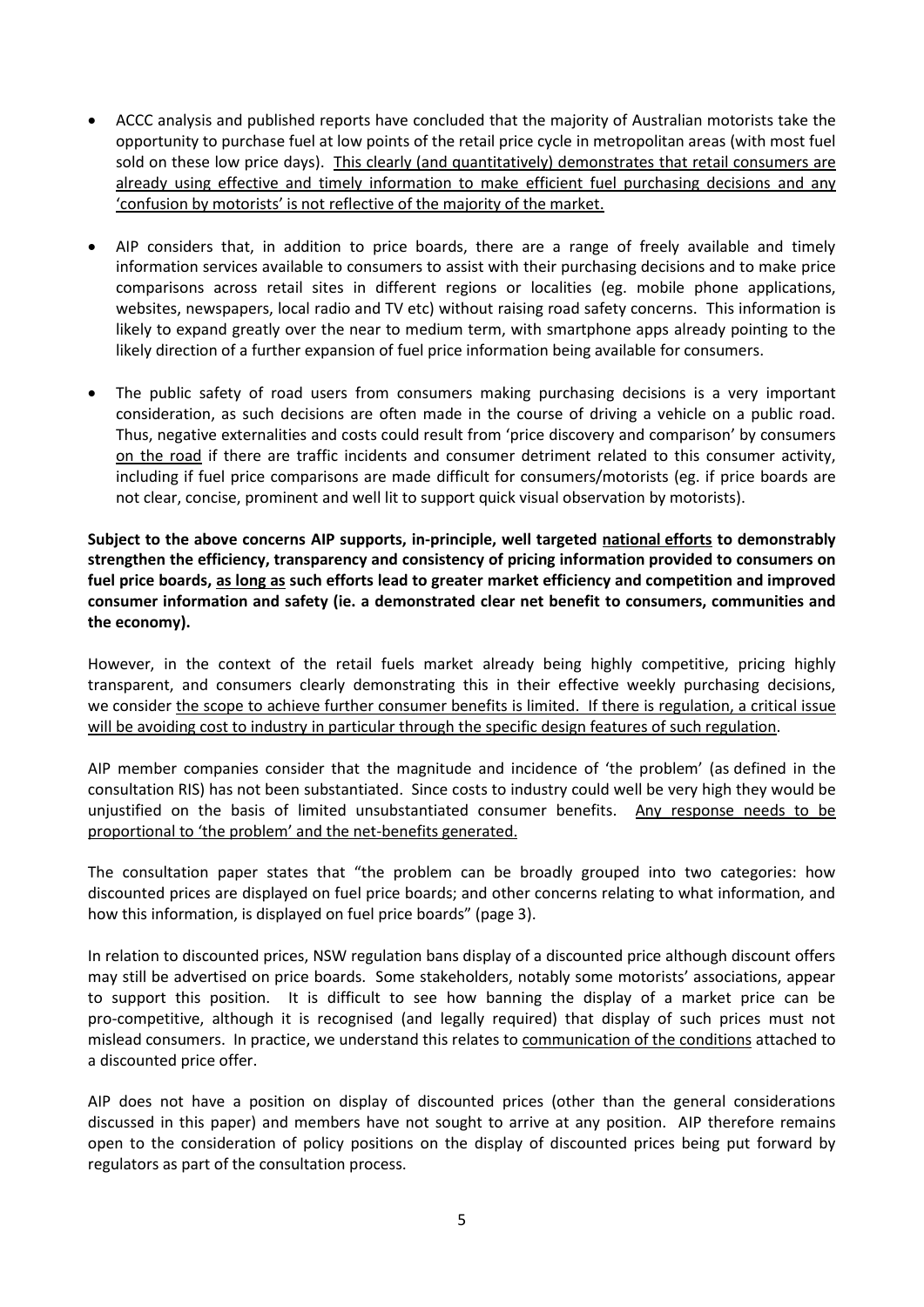For industry, the main consideration is cost in dealing/responding to issues related to other information displayed on price boards, the physical characteristics of price boards, and the operation of the boards. This includes the capital cost of new or modified price boards, and administrative costs and complexity of modified operating procedures. In a highly competitive industry, it should be recognised that increased costs may be passed on to consumers.

For example, a key issue is likely to be the number of price lines to be displayed.

- The most common number of lines used across the retail fuels sector is three, typically base grade petrol (E10 or ULP), diesel and LPG. Display of two grades is also fairly common, but display of four grades is limited to some larger and newer sites. As a result, we understand there is widespread retailer resistance to mandatory display of more than three price lines because of the costs involved in the construction and erection of new compliant price boards capable of displaying four prices.
- AIP notes that while there are some retail sites which currently display more than three fuel products, the ability for all sites to do this is dictated by the size and layout of the site, its location, the number of products on the forecourt, market conditions including number of customers and local area competition etc. AIP considers that the market has been successful to date in deciding how to deal with these dynamics and site-specific characteristics.

It is also quite possible that regulatory intervention could interfere with competition and make the display of information more confusing, rather than less.

- Retailers use price boards to attract customers, so are best placed to determine what information is of most relevance to their customers and will allow them to best compete with neighbouring retailers.
- AIP notes that the *"top selling fuels by site"* varies between businesses, localities and retail sites, and can change over time. For example, due to mandates, E10 has a much higher market share in NSW than in other states and retail diesel sales have increased with the growing popularity of diesel vehicles. It is important that retailers retain flexibility over what fuels are advertised, which may not necessarily be the highest volume sellers, to optimise their fuel business and ensure consumers are receiving the information they need.
- Retailers and their fuel suppliers seek to innovate in relation to the fuel products offered and the information displayed on price boards, and poorly designed regulation would inevitably limit such innovation.

Nevertheless, there may be a case for guidelines (not necessarily regulated) to assist retailers in ensuring price boards are compliant with the law and are not inadvertently confusing.

More importantly, such guidelines could help guard against poor regulation by individual jurisdictions. AIP believes the greater threat to competition and efficient markets is not retailers' practices in relation to sign boards but ad hoc and poorly considered regulation.

A case in point is NSW, where recent price board regulation was rushed through with no robust regulatory impact assessment, poor consultation, and an inadequate implementation period, and this has resulted in adding further significant red tape and industry (and therefore consumer) costs, and may stifle competition and a strengthening of information to consumers.

#### An agreed, nationally consistent approach to fuel price board information could guard against this.

If a case for regulation cannot be clearly established through this consultation process, this would suggest that jurisdictions should consider rolling back any regulation relating to price boards that currently exists given the stated commitment of all governments to reduce red tape for business.